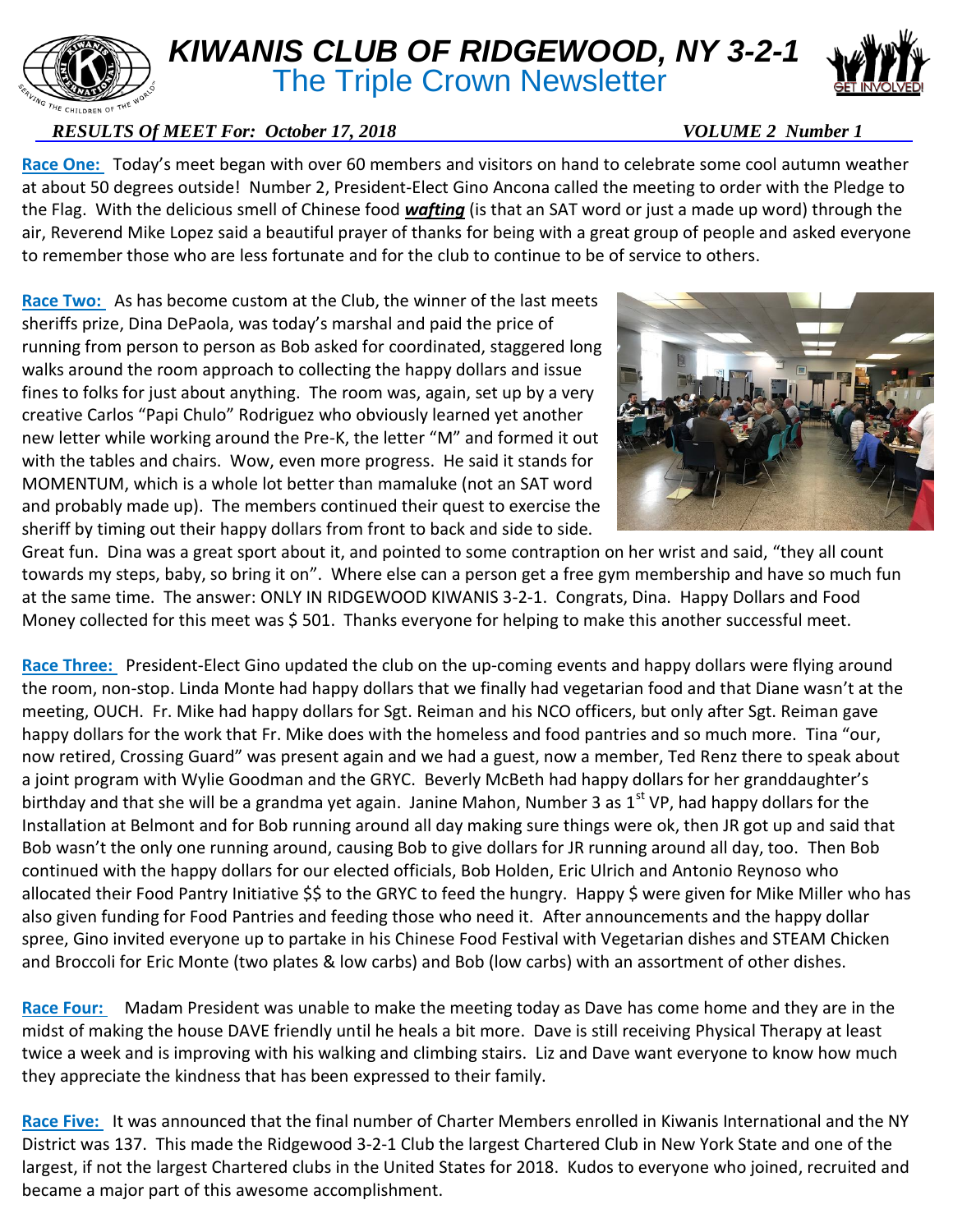Race Six: Tom Wilk spoke to the members about the October 21<sup>st</sup> GOTT Market at the Gottscheer Hall located at 657 Fairview Avenue in Ridgewood. With School back in session, we will be sending out fliers to all of our students from PS 88, 81, 71 and IS 93 to advertise it and get it back in action. Tom said that there are close to 25 vendors and this is going to springboard us to new heights as the holiday season approaches. New GOTT Market Dates will be given at the next meet. Kathy Masi called today and will be putting together a Facebook page for on-going and future events this weekend. Kathy was waiting for the Mission Statement from Bob and she now has it and will proceed with the site. Sorry Kathy for the delay, been crazy busy for you and for us of late.

**Race Seven:** Happy dollars were given for PLG John Stahl and Margie Stahl that all 1,000 boxes were distributed for the Trick or Treat for UNICEF effort that is being co-sponsored with the GRYC. John Hennessey announced the Ridgewood Savings Bank Fall Festival this Sunday from  $11 - 3$  at Forest and Myrtle Avenues. It was mentioned that the Club has begun its paperwork to reactivate 10 Builders Clubs and activate 10 K-Kids clubs at each of the GRYC after-school programs. Ricky Wahmann is the District Builders Club Administrator and will have a phenomenal year of support from his buddies traveling around the State. Polly Kraker gave happy dollars to speak about the Aktion Club having their Halloween Party and Haunted House here at the Summerfield Clubhouse on October  $27<sup>th</sup>$  and they will receive Chinese food donated by Lucian Matej for their event.



Hank was heard saying, "Bob wanna punch in the face", after Bob said, "Polly wanna a Kraker". (Could be a new tshirt) Nancy explained what the Aktion Club is all about and said everyone was welcome to attend and help. Lucian had happy dollars for Ted Renz's presentation and even paid for Ted's dues. He went on to say how instrumental Ted will be as we continue with the SAFE HAVEN program since he is so familiar with the store owners and merchants in Ridgewood. So Ted is on the SAFE HAVEN committee and it's time for everyone to join a Committee

and become even more active in projects, events, fundraisers, and sponsored youth activities. At that point, most of the attention went to the Ridgewood 3-2-1 Installation Day at Belmont Park this past Sunday, October 14<sup>th</sup>. Hank gave dollars to say that EVERYONE who attended said they had a fantastic time, until the 5<sup>th</sup> Race where a horse went down with its jockey and the horse had to be put down. Lucian said that his wife Lillian was so upset that her race track days may be over. There was a race named for Bob "Boobiekins" Pullano and a race named for Dave Fitzgerald. Dave left



the rehab on Sunday and was present at the track for his "stepping out" celebration, standing to be sworn in as our Treasurer. Queens West Lt. Governor Anthony Pappas shared the install honors with DPG Joe Eppolito (all the way down from Syracuse) and DPG Joe Corace (all the way from Bensonhurst). What a fantastic day of fun and laughter, celebration and some even won money on their betting venture. Folks had the delicious smell of Hot Dogs, Hamburgers, Chicken, and sausage wafting through the air and everyone went home stuffed. This was truly a day for us to celebrate our accomplishments and our potential to serve.

## **Race Eight:** Upcoming Events include:

**October 18th – Interclub with the Maspeth Club at O'Neills October 21st – Ridgewood Savings Bank Fall Festival at Myrtle and Forest Avenues @ 11:00 – 3:00 October 21 st – GOTT Market at the Gottscheer Hall on Fairview Avenue from 12 – 6 PM October 22nd – 104th Pct Rollout for the NCO at Christ the King HS @6:00 PM October 23rd – Installation for the East River Club at Asian Fusion@ 7:30 PM October 24th – Installation for the Astoria Club at Portobello's Restaurant @ 7:00 PM October 27th – AKTION Club Halloween Party at Clubhouse October 29th – Queens Blvd Club Installation at Alba's Pizzeria**